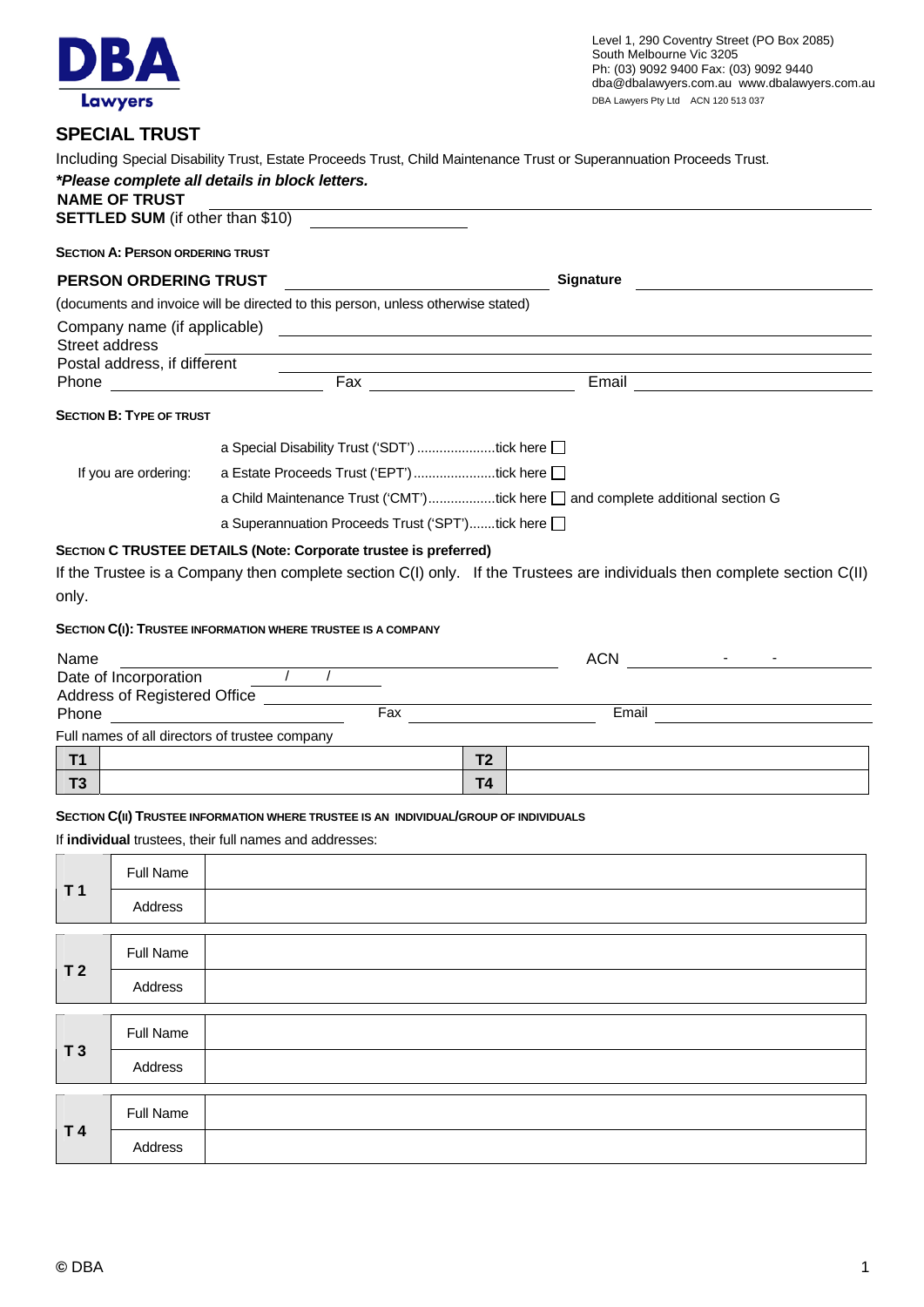| MB <sub>1</sub> | Full Name        | T1? |                                        |         |
|-----------------|------------------|-----|----------------------------------------|---------|
|                 | Address          |     |                                        |         |
| <b>MB2</b>      | <b>Full Name</b> | T2? | Relationship to Main Beneficiary (MB1) | Spouse? |
|                 | Address          |     |                                        |         |

| MB <sub>3</sub> | <b>Full Name</b> | T3? | Relationship to Main Beneficiary (MB1) | Spouse? |
|-----------------|------------------|-----|----------------------------------------|---------|
|                 | Address          |     |                                        |         |

| MB <sub>4</sub> | <b>Full Name</b> | T4? | Relationship to Main Beneficiary (MB1) | Spouse? |
|-----------------|------------------|-----|----------------------------------------|---------|
|                 | Address          |     |                                        |         |

For an SDT or CMT, the main beneficiaries are the children for whom you wish to provide maintenance. For an EPT or SPT, the person(s) establishing the trust (eg, husband and wife) are typically the main beneficiaries.

## **SECTION E: DETAILS OF EACH APPOINTOR**

| A <sub>1</sub> | Full Name | T <sub>1</sub> ? |                                           |
|----------------|-----------|------------------|-------------------------------------------|
|                | Address   |                  |                                           |
| A <sub>2</sub> | Full Name | T2?              | Relationship to Appointor (A1)<br>Spouse? |
|                | Address   |                  |                                           |

An Appointor ultimately controls the Trust and, among other things, has the power to appoint or remove the trustee/s.

## **SECTION F: DETAILS OF THE SETTLOR** – *Settlor should not be related to, or remunerated by, the main beneficiaries.*

| $\overline{\phantom{a}}$ | Full Name |  |
|--------------------------|-----------|--|
| S <sub>1</sub>           | Address   |  |

The settlor is the person who creates the trust by placing the first sum (eg, \$10) on trust and has no further role or benefit in the trust.

## **SECTION G: SPECIAL INSTRUCTIONS FOR A CMT ONLY**

Complete this section for CMTs only. For all other trusts, proceed to Section H if you have any further instructions.

| Full name of the first spouse                    |  |
|--------------------------------------------------|--|
| Full address of the first spouse                 |  |
| Full name of the second spouse                   |  |
| Full address of the second spouse                |  |
| Describe why this trust is being set up, eg,     |  |
| Family Court Order, Child Support Order,         |  |
| Maintenance Agreement, etc                       |  |
| Date of Order/Agreement                          |  |
| Assets from the relationship to go on this trust |  |
| Value of the assets to go on this trust          |  |